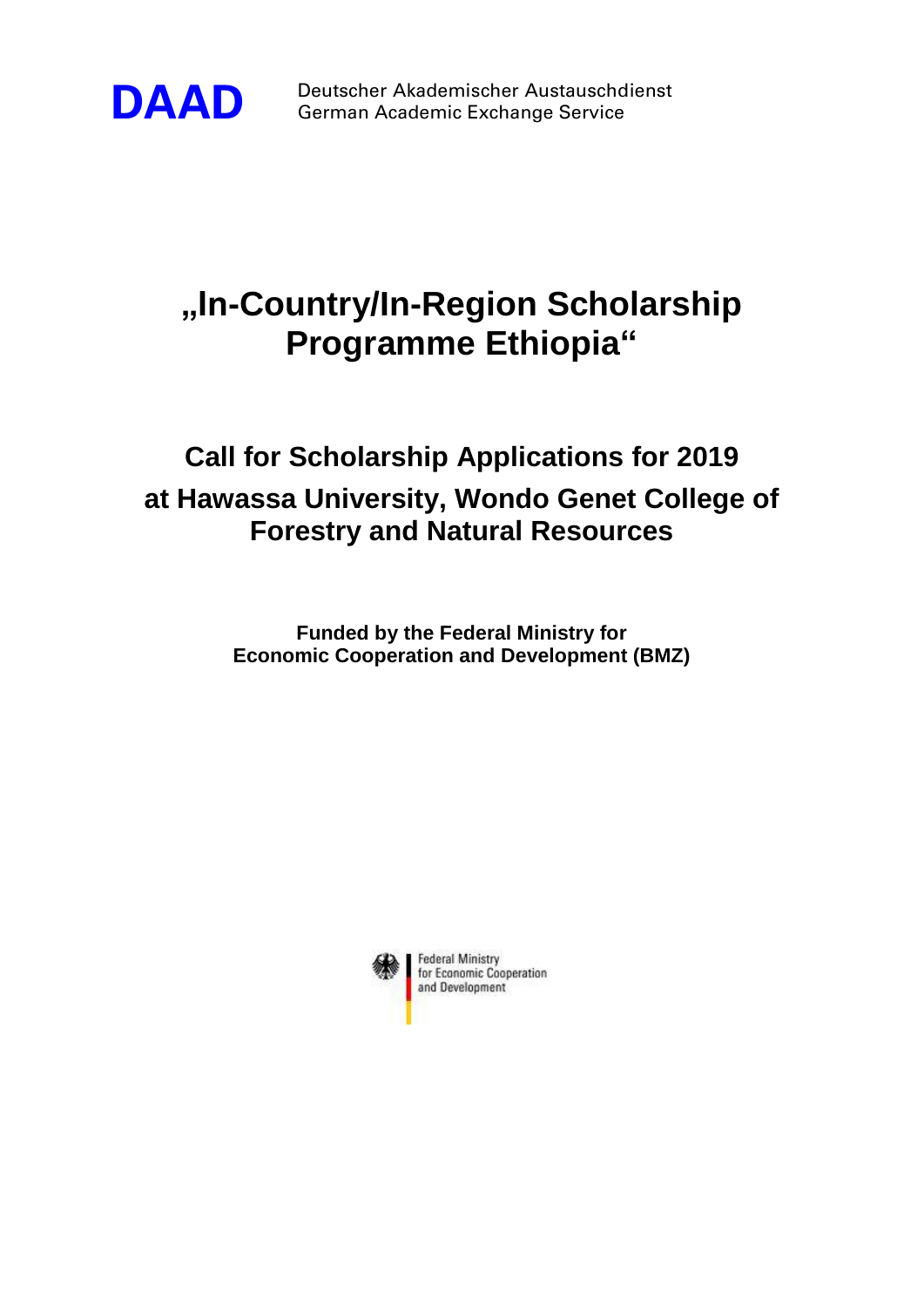

| Programme<br><b>Objectives</b>     | DAAD (German Academic Exchange Service), as a publicly funded, selfgoverning<br>organisation of the institutions of higher education in Germany, promotes<br>international academic exchange as well as educational co-operation with<br>developing countries through a variety of funding and scholarship programmes.<br>As part of the "In-Country/In-Region Scholarship Programme" DAAD offers<br>scholarships for Master studies. The programme is funded by the German Federal<br>Ministry of Economic Cooperation and Development (BMZ) and aims at university<br>staff in the first line, without neglecting the public sector demand of academically<br>trained personnel.                                                      |
|------------------------------------|-----------------------------------------------------------------------------------------------------------------------------------------------------------------------------------------------------------------------------------------------------------------------------------------------------------------------------------------------------------------------------------------------------------------------------------------------------------------------------------------------------------------------------------------------------------------------------------------------------------------------------------------------------------------------------------------------------------------------------------------|
|                                    | The target group for scholarships are graduates and postgraduates from Sub-<br>Sahara Africa with a first academic degree if applying for a Master's programme,<br>or with a Master's degree if applying for a doctoral programme who want to pursue<br>Master's or PhD courses in their home country (so called In-Country<br>scholarships) or in another Sub-Saharan country (so called In-Region<br>scholarships).<br>It has been agreed upon that DAAD cooperates with Hawassa University by<br>offering up to 5 In-Country scholarships and up to 1 In-Region scholarship.<br>for Master studies at Hawassa University for the intake 2019.                                                                                        |
|                                    | The awarding of scholarships will be subject to the provision of funds.                                                                                                                                                                                                                                                                                                                                                                                                                                                                                                                                                                                                                                                                 |
| <b>Application</b><br>requirements | Applicants<br>have successfully completed generally a three-year university degree<br>(Master candidates) or a two-year university degree (doctoral candidates)<br>with above average results (upper forth of class)<br>clearly show motivation and strong commitment<br>$\bullet$<br>have thorough knowledge of the language of instruction<br>٠<br>have completed their last university degree not more than 6 years ago at<br>٠<br>the time of application<br>must be nationals or permanent resident of a Sub-Sahara African country<br>٠<br>should generally be a) staff member of a public university, b) candidate<br>٠<br>considered for teaching or research staff recruitment, c) from the public<br>sector or d) DAFI-Alumni |
|                                    | Female applicants and candidates from less privileged regions or groups are<br>especially encouraged to participate in the programme.                                                                                                                                                                                                                                                                                                                                                                                                                                                                                                                                                                                                   |
|                                    | Master-scholarships are initially granted for one year and can be extended to a<br>maximum of two years upon receipt of an application for extension. Scholars must<br>demonstrate satisfactory progress before an extension is granted.                                                                                                                                                                                                                                                                                                                                                                                                                                                                                                |
| <b>Eligible fields</b>             | The In-Country/In-Region Scholarship Programme supports studies in subject<br>areas with strong relevance to national development.                                                                                                                                                                                                                                                                                                                                                                                                                                                                                                                                                                                                      |
|                                    | The scholarships at Hawassa University are available in the following field:                                                                                                                                                                                                                                                                                                                                                                                                                                                                                                                                                                                                                                                            |
|                                    | <b>Agroforestry and Soil Management</b>                                                                                                                                                                                                                                                                                                                                                                                                                                                                                                                                                                                                                                                                                                 |
| <b>Place of tenure</b>             | Hawassa University, Ethiopia                                                                                                                                                                                                                                                                                                                                                                                                                                                                                                                                                                                                                                                                                                            |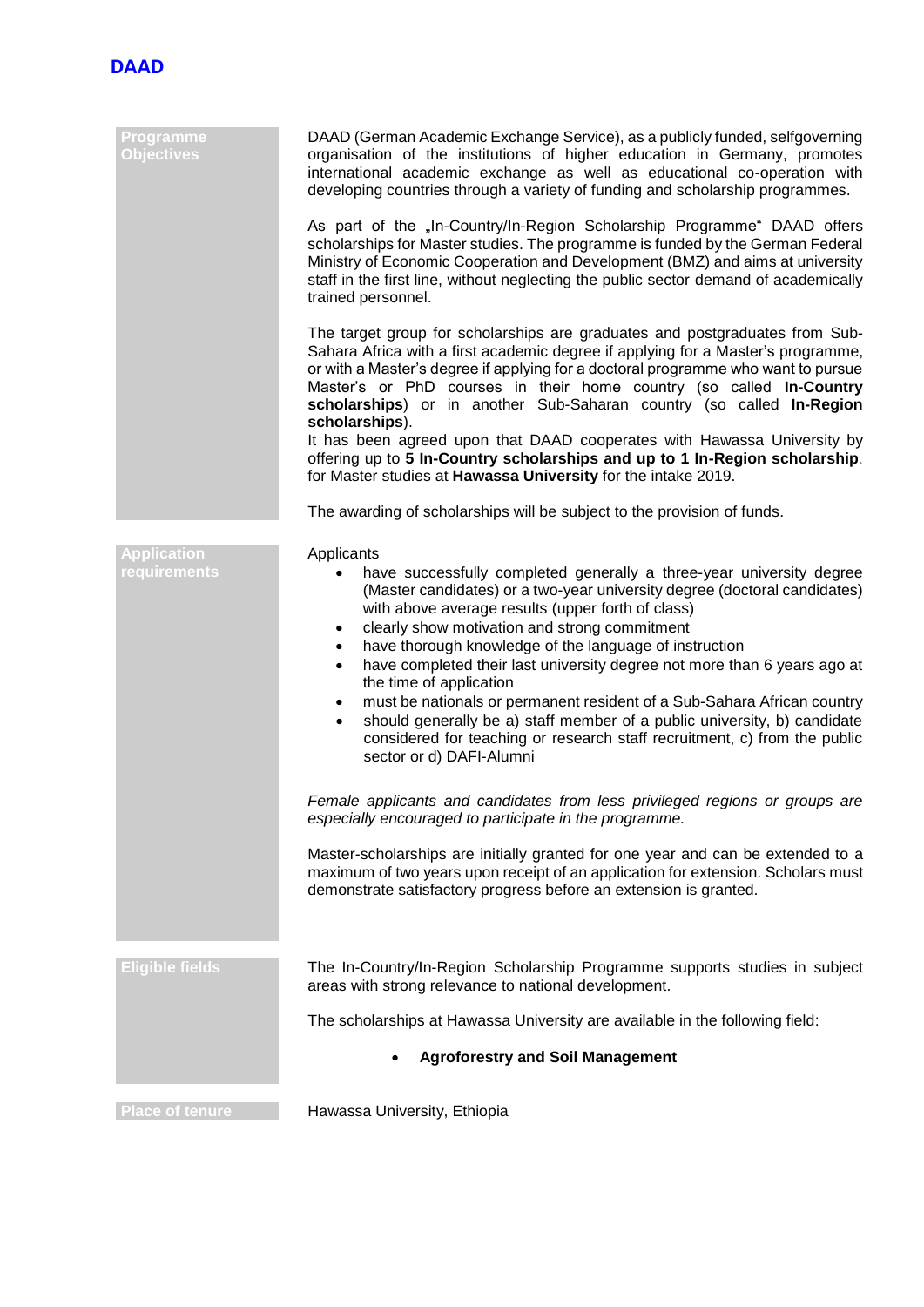

| <b>Duration and</b><br><b>Commencement</b>          | The duration<br>of the Master programme is generally two years<br>$\bullet$                                                                                                                                                                                                                                                                                                                                                                                                                                                                                                                                                   |  |
|-----------------------------------------------------|-------------------------------------------------------------------------------------------------------------------------------------------------------------------------------------------------------------------------------------------------------------------------------------------------------------------------------------------------------------------------------------------------------------------------------------------------------------------------------------------------------------------------------------------------------------------------------------------------------------------------------|--|
|                                                     | generally starting in September.                                                                                                                                                                                                                                                                                                                                                                                                                                                                                                                                                                                              |  |
| <b>Applicaion and</b><br><b>Selection Procedure</b> | The application process contains two steps.                                                                                                                                                                                                                                                                                                                                                                                                                                                                                                                                                                                   |  |
|                                                     | First step:<br>Applicants must apply for their studies at Hawassa University using the contacts<br>and the method that is prescribed by the institution. Hawassa University has set<br>its own deadlines.                                                                                                                                                                                                                                                                                                                                                                                                                     |  |
|                                                     | Hawassa University will screen, pre-select (according to DAAD selection criteria)<br>and short-list the applicants. A detailed report consisting of the shortlisting<br>procedure, the entire list of applicants, the ranked shortlist and the shortlisting<br>panel members will also be availed to DAAD. The ranked shortlist will contain<br>preferably triple (at least double) the number of scholarships that have been<br>attributed to the institution.                                                                                                                                                               |  |
|                                                     | DAAD reserves the right of final selection.                                                                                                                                                                                                                                                                                                                                                                                                                                                                                                                                                                                   |  |
|                                                     | Second step:<br>Pre-selected candidates are asked to log into the DAAD portal and register<br>themselves and submit an DAAD application.                                                                                                                                                                                                                                                                                                                                                                                                                                                                                      |  |
|                                                     | 1. Register online via the DAAD-Portal (if not already registered):<br>https://portal.daad.de                                                                                                                                                                                                                                                                                                                                                                                                                                                                                                                                 |  |
|                                                     | 2. Apply online via the DAAD-Portal under the tab "Personal Funding"/<br>"Application"                                                                                                                                                                                                                                                                                                                                                                                                                                                                                                                                        |  |
|                                                     | Documents to be submitted:                                                                                                                                                                                                                                                                                                                                                                                                                                                                                                                                                                                                    |  |
|                                                     | DAAD application form duly filled (available in the DAAD-Portal)<br>$\blacksquare$<br>Hand signed curriculum vitae (please use the european specimen<br>form at http://europass.cedefop. Europa.eu), including a list of<br>publications (if applicable).<br>Recommendation letter by university teachers (Master 1, PhD 2)<br>Letter of admission for the host university / institution / network<br>Certified copies of university degree certificates including transcripts<br>Letter of motivation (if applicable: mentioning the planned research<br>stay in Germany, see "Additional benefits")<br>Copy of the passport |  |
|                                                     |                                                                                                                                                                                                                                                                                                                                                                                                                                                                                                                                                                                                                               |  |

**Closing date for the submission of DAAD scholarship applications is 31.03.2019**